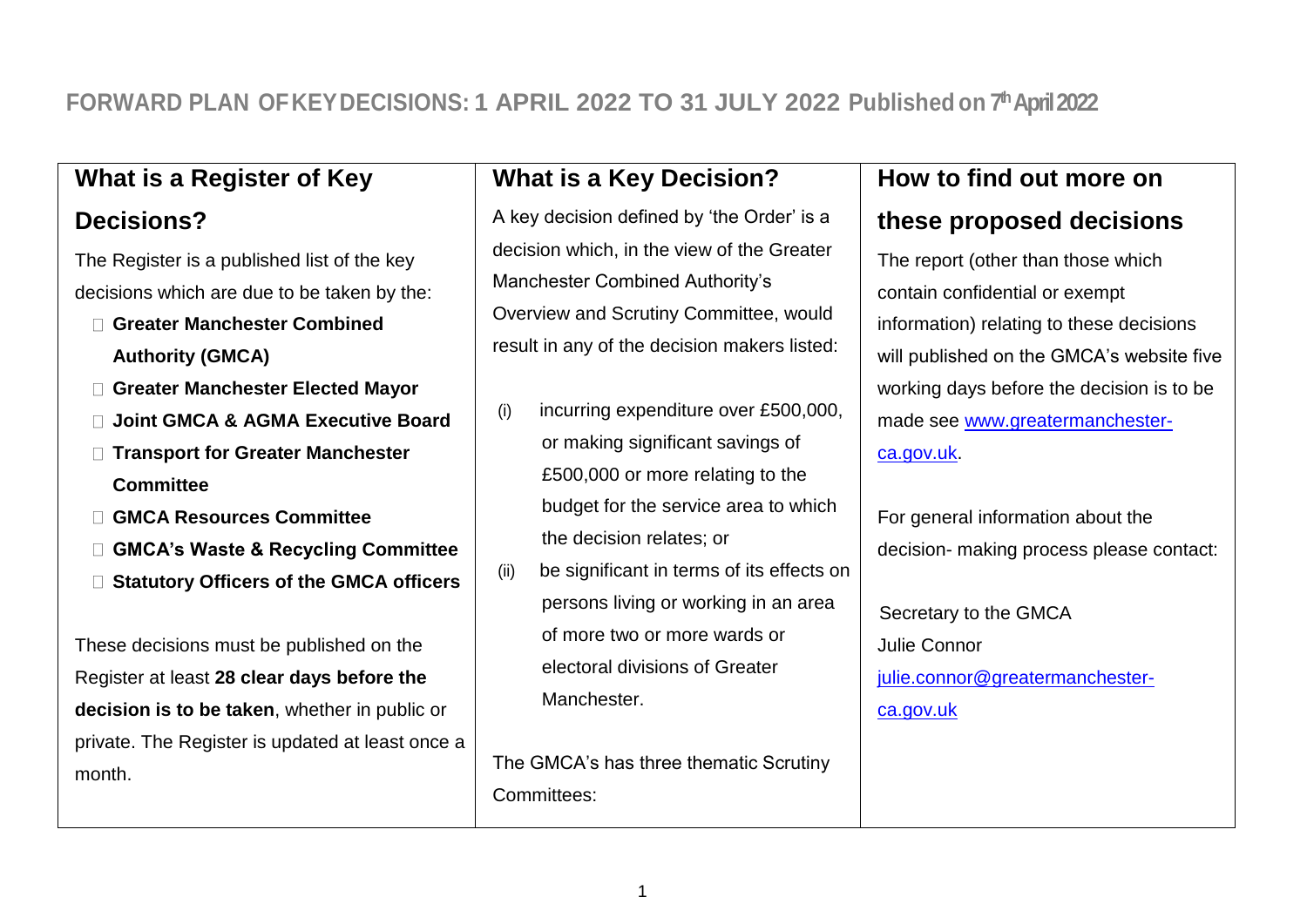| This Register of Key Decisions has been            |                                            |
|----------------------------------------------------|--------------------------------------------|
| prepared in accordance with Combined               | Corporate Issues and Reform<br>П           |
| <b>Authorities (Overview and Scrutiny)</b>         | Economy, Business Growth and<br>$\Box$     |
| <b>Committees, Access to Information and Audit</b> | <b>Skills</b>                              |
| Committees) Order 2017 ('the Order').              | Housing, Planning and Environment<br>П     |
|                                                    |                                            |
| The Register is published on the GMCA's            | These Committees' role is to contribute to |
| website www.greatermanchester-ca.gov.uk            | the development of GMCA's strategies and   |
| and hard copies are available at the offices of:   | policies, to scrutinise decisions of the   |
|                                                    | decision-makers listed above and to        |
| <b>Greater Manchester Combined Authority</b>       | consider any matter affecting those who    |
| & Greater Manchester Mayor                         | live, work, study or run businesses in     |
| <b>Churchgate House</b>                            | Greater Manchester.                        |
| <b>Oxford Street</b>                               |                                            |
| Manchester M1 6EU                                  |                                            |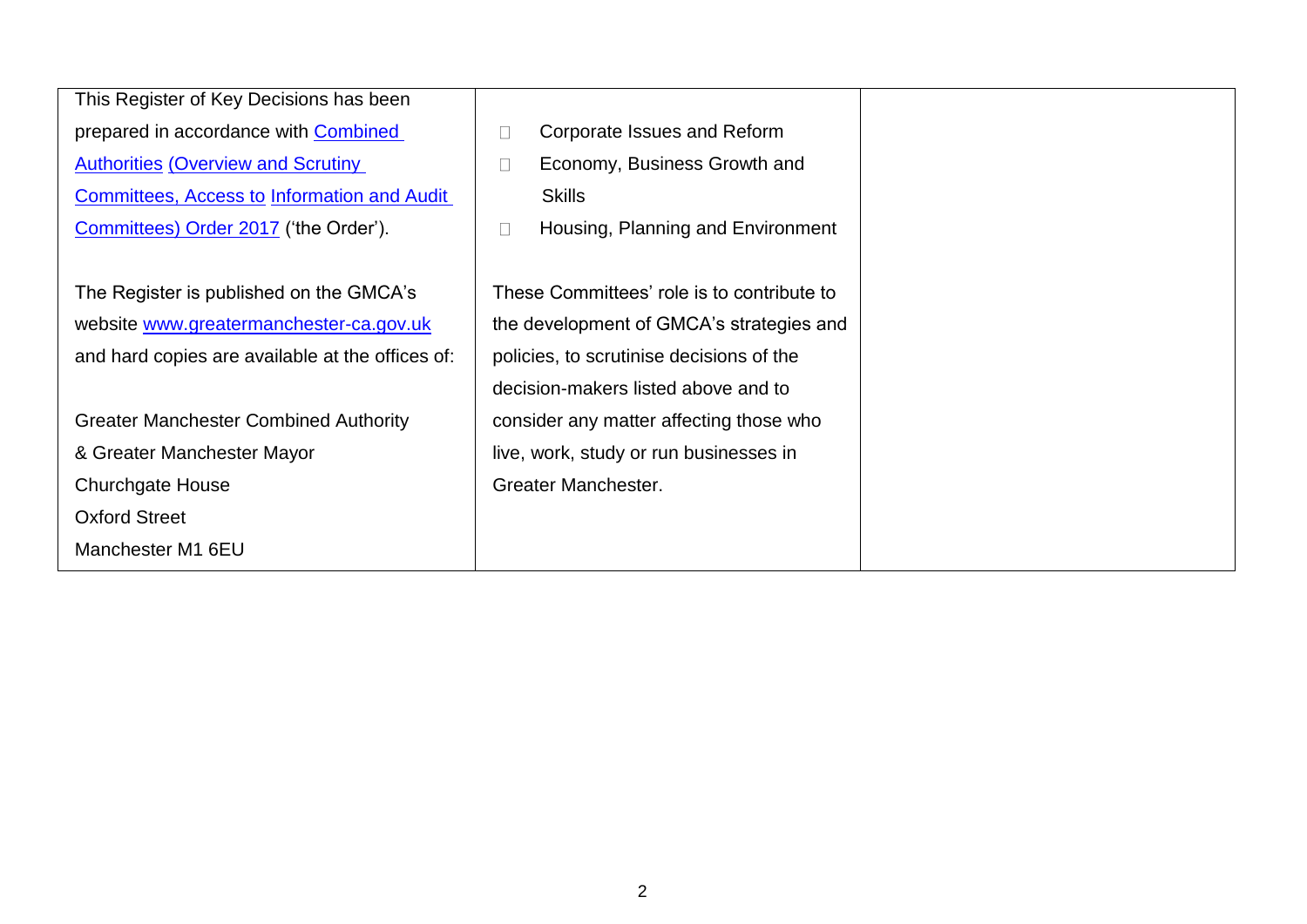| <b>Decision title</b>                                                                                                                  | <b>Decision</b><br><b>Maker</b>                | <b>Planned</b><br><b>Decision</b><br><b>Dates</b> | What is the decision?                                                                                                                                                                  | <b>Documents to</b><br>be considered | <b>Officer Contact</b>                                                 |
|----------------------------------------------------------------------------------------------------------------------------------------|------------------------------------------------|---------------------------------------------------|----------------------------------------------------------------------------------------------------------------------------------------------------------------------------------------|--------------------------------------|------------------------------------------------------------------------|
| <b>Tender for Dual</b><br>Diagnosis service<br>funded by Rough<br>Sleeping Initiative                                                  | Greater<br>Manchester<br>Combined<br>Authority | Between 24<br>Jun 2022 and<br>24 Jul 2022         | Approval to proceed with<br>the Procurement of RSI<br><b>Dual Diagnosis Service</b><br>2022-2025 via Open<br>Tender.<br>Contract value from<br>DLUHC in the region of<br>£2,198,880.45 |                                      | <b>Molly Bishop</b><br>molly.bishop@greatermanchester-ca.gov.uk        |
| <b>Stockport MDC</b><br><b>Business Plan</b>                                                                                           | Greater<br>Manchester<br>Combined<br>Authority | Between 24<br>Jun 2022 and<br>29 Jul 2022         | To approve the Stockport<br><b>MDC's annual business</b><br>plan and action plan.                                                                                                      |                                      | <b>Councillor Hilary Fairclough</b><br>hilary.fairclough@bolton.gov.uk |
| <b>Greater Manchester</b><br>Resource and<br>Waste Strategy -<br><b>Outline Proposals</b>                                              | Greater<br>Manchester<br>Combined<br>Authority | Between 1 Jun<br>2022 and 30<br>Sep 2022          | To agree outline proposals<br>and to commence public<br>consultation                                                                                                                   | Report with<br>Recommendations       | David Taylor<br>david.taylor@greatermanchester-ca.gov.uk               |
| Award of the<br><b>Brownfield Housing</b><br><b>Fund Additional</b><br>£27m Allocation<br><b>Tranche to District</b><br><b>Schemes</b> | Greater<br>Manchester<br>Combined<br>Authority | Between 1 Jun<br>2022 and 31 Jul<br>2022          | Award of the Brownfield<br><b>Housing Fund Additional</b><br>£27m Allocation Tranche to<br><b>District Schemes</b>                                                                     | Report with<br>recommendations       | Neil Waddington<br>neil.waddington@greatermanchester-<br>ca.gov.uk     |
| Maintenance and                                                                                                                        | Chief                                          | 27 May 2022                                       | To award a contract for the                                                                                                                                                            | Report with                          | <b>Andrew Elliott</b>                                                  |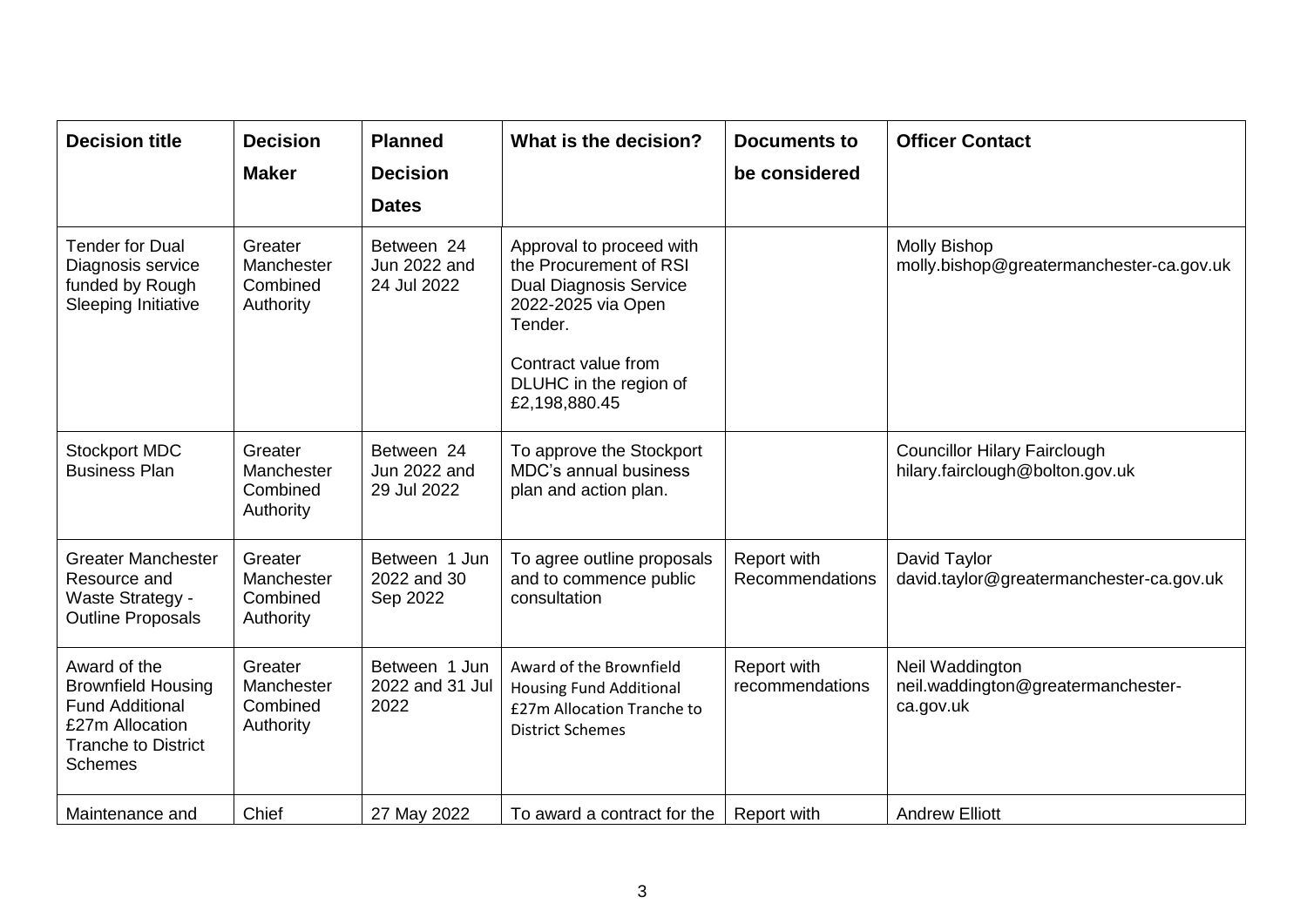| <b>Subject / Decision</b>                                                              | <b>Decision</b><br><b>Maker</b>                | <b>Planned</b><br><b>Decision</b><br><b>Dates</b> | What is the decision?                                                                                                                                                                                                                          | <b>Documents to be</b><br>considered | <b>Officer Contact</b>                                          |
|----------------------------------------------------------------------------------------|------------------------------------------------|---------------------------------------------------|------------------------------------------------------------------------------------------------------------------------------------------------------------------------------------------------------------------------------------------------|--------------------------------------|-----------------------------------------------------------------|
| Repair of PPE<br>(GMFRS)                                                               | Executive<br><b>Officer GMCA</b><br>& TfGM     |                                                   | provision of a service for<br>Maintenance and Repair of<br>PPE (Laundry) for Greater<br>Manchester Fire and<br>Rescue Service. GMCA to<br>delegate authority to the<br><b>GMCA Treasurer in</b><br>conjunction with the Chief<br>Fire Officer. | Recommendations                      | andrew.Elliott@greatermanchester-<br>ca.gov.uk                  |
| <b>Procurement Rough</b><br>Sleeper<br>Accommodation<br>Programme 2<br>Support 2022-25 | Greater<br>Manchester<br>Combined<br>Authority | 27 May 2022                                       | Approval to proceed with<br>the procurement of the<br>RSAP 2 support service<br>2022-2024 via open tender<br>Contract Value £968,312                                                                                                           | Report with<br>recommendations       | <b>Molly Bishop</b><br>molly.bishop@greatermanchester-ca.gov.uk |
| <b>City Region</b><br>Sustainable<br>Transport<br>Settlement (CRSTS)                   | Greater<br>Manchester<br>Combined<br>Authority | Between 2<br>May 2022 and<br>1 May 2023           | To approve allocations of<br><b>CRSTS Programme and then</b><br>the relevant drawdown of<br>funding for specific schemes<br>as and when required.                                                                                              | Report with<br>recommendations       | Simon Warburton<br>simon.warburton@tfgm.com                     |
| <b>Salford Bolton</b><br><b>Network</b><br>Improvements                                | Greater<br>Manchester<br>Combined<br>Authority | Between 1 Apr<br>2022 and 31<br>Dec 2022          | <b>Funding Approval</b>                                                                                                                                                                                                                        | Reports with<br>recommendations      | Steve Warrener steve.warrener@tfgm.com                          |
| <b>Rapid Transit</b><br>Strategy                                                       | Greater<br>Manchester<br>Combined<br>Authority | Between 1 Apr<br>2022 and 30<br>Dec 2022          | Approval of the GM Rapid<br><b>Transit Strategy</b>                                                                                                                                                                                            | Report with<br>Recommendations       | Simon Warburton<br>simon.warburton@tfgm.com                     |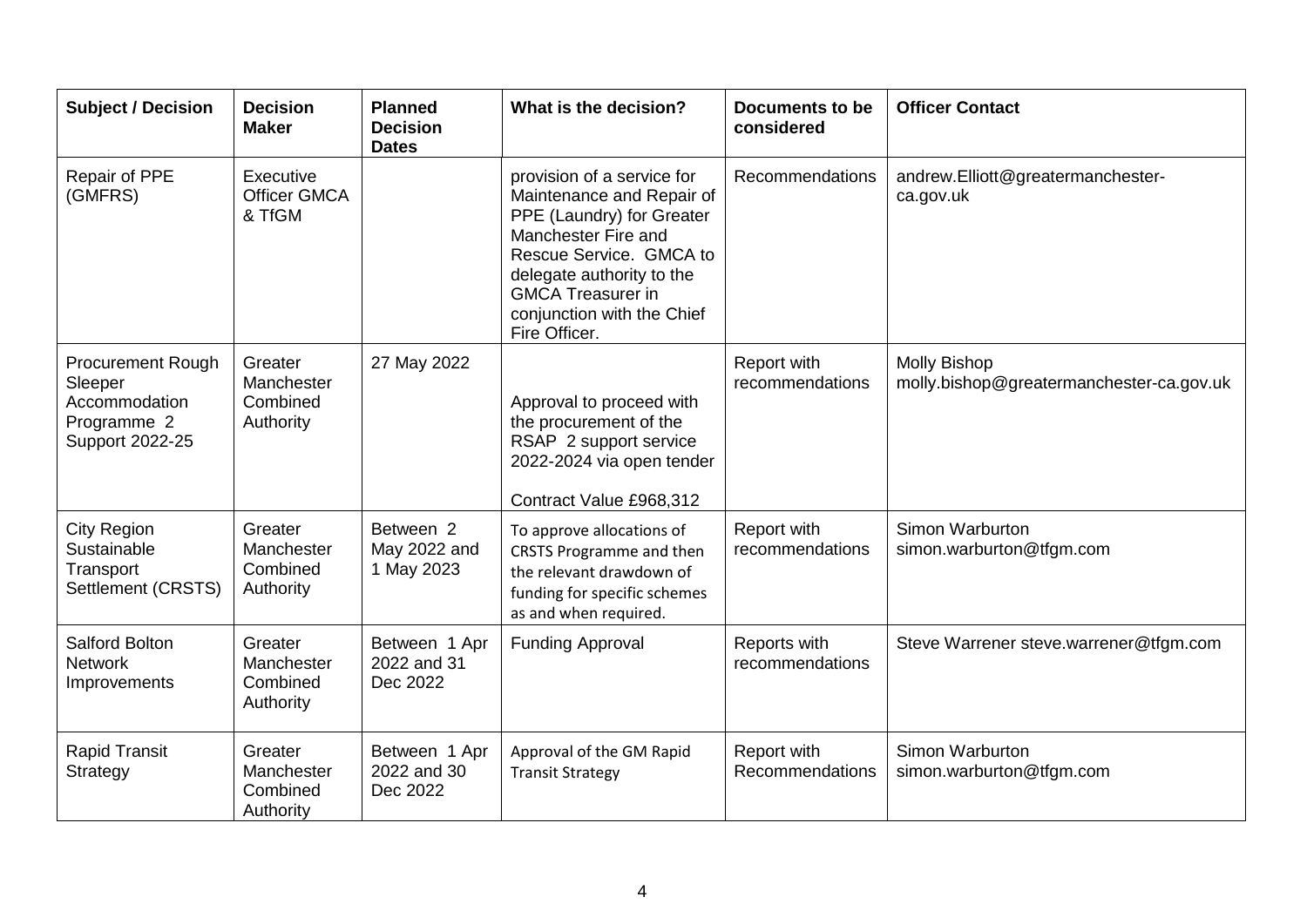| <b>Subject / Decision</b>                                                        | <b>Decision</b><br><b>Maker</b>                                                             | <b>Planned</b><br><b>Decision</b><br><b>Dates</b>                                    | What is the decision?                                                                                                                                                                                                                         | Documents to be<br>considered  | <b>Officer Contact</b>                 |
|----------------------------------------------------------------------------------|---------------------------------------------------------------------------------------------|--------------------------------------------------------------------------------------|-----------------------------------------------------------------------------------------------------------------------------------------------------------------------------------------------------------------------------------------------|--------------------------------|----------------------------------------|
|                                                                                  |                                                                                             |                                                                                      |                                                                                                                                                                                                                                               |                                |                                        |
| Appointment of<br>biowaste treatment<br>contractors 2022-<br>2026                | Greater<br>Manchester<br>Combined<br>Authority                                              | Between 1 Apr<br>2022 and 28<br>Dec 2022                                             | To appoint biowaste<br>treatment contractors to<br>manage 15 'tonnage<br>packages' (lots) of<br>biowaste collected from<br>households across Greater<br>Manchester from 2022 to<br>2026                                                       | Report with<br>Recommendations | <b>GM Chief Executives PA's</b>        |
| Revenue and capital<br>budget updates                                            | Greater<br>Manchester<br>Combined<br>Authority                                              | Between 1 Apr<br>2022 and 28<br>Dec 2022                                             | Approve revisions to<br>revenue budget and capital<br>programme                                                                                                                                                                               | Report with<br>Recommendations | Sara Radcliffe sara.radcliffe1@nhs.net |
| Local Growth Deal (<br>1, $2$ and $3)$ six<br>monthly progress<br>update         | Greater<br>Manchester<br>Combined<br>Authority                                              | Between 1 Apr<br>2022 and 31<br>Dec 2022                                             | To grant Full or Conditional<br>Approval and/or release<br>funding / approve<br>expenditure and<br>allocate/reallocate funding<br>across the programme for<br>schemes within the Growth<br>Deal 1,2,3 and/or the<br>Transforming Cities Fund. | Report with<br>Recommendations | Steve Warrener steve.warrener@tfgm.com |
| <b>Transforming Cities</b><br>Fund 2 - Challenge<br>Fund Approval and<br>Funding | Greater<br>Manchester<br>Combined<br>Authority<br>Chief<br>Executive<br><b>Officer GMCA</b> | Between 1 Apr<br>2022 and 31<br>Dec 2022<br>Between 1 Apr<br>2022 and 26<br>May 2022 | To grant Programme Entry,<br>Full or Conditional Approval<br>and/or release funding for<br>cycling and walking schemes<br>within the Transforming<br>Cities Fund - Challenge Fund.                                                            | Report with<br>Recommendations | Steve Warrener steve.warrener@tfgm.com |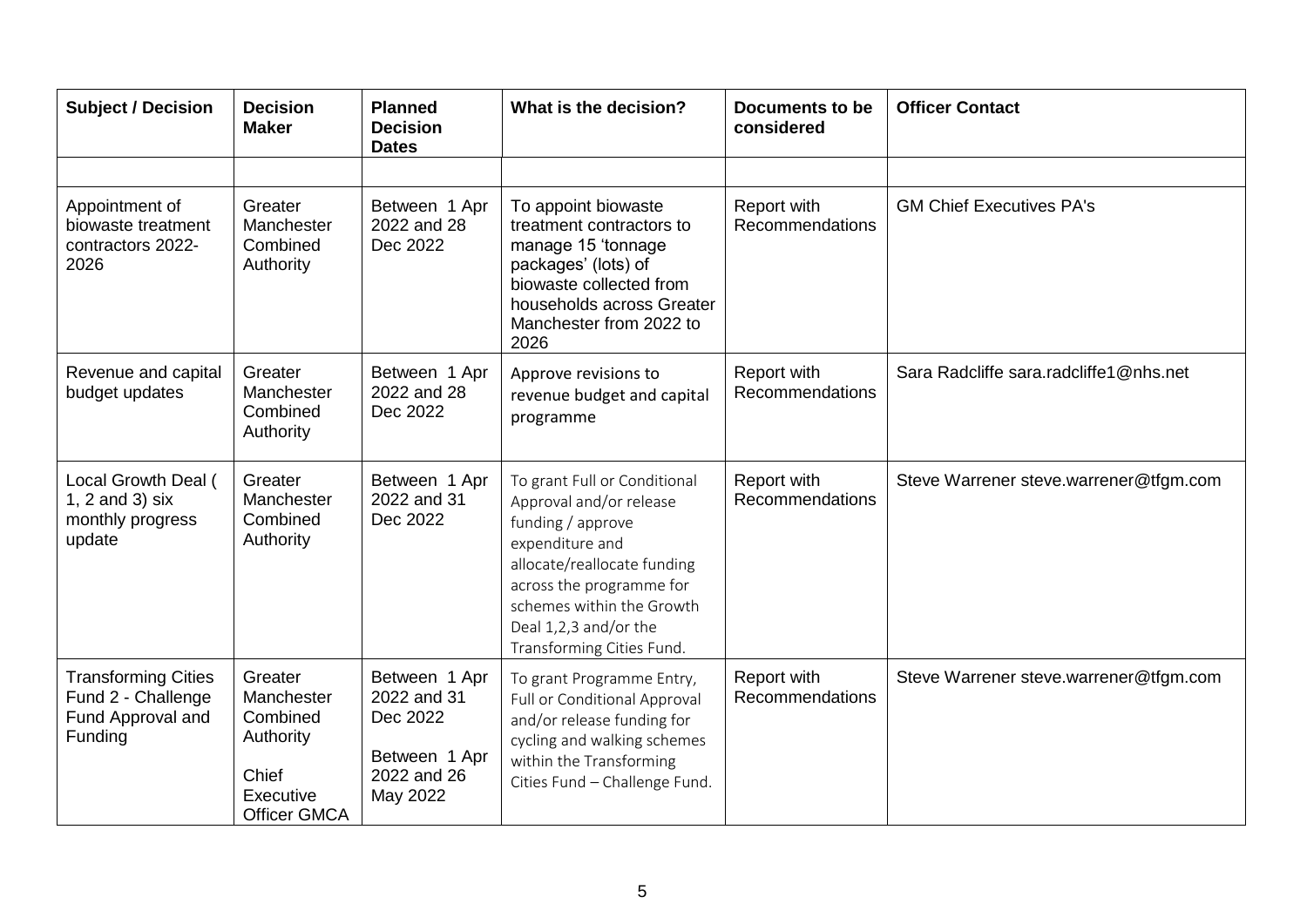| <b>Subject / Decision</b>                         | <b>Decision</b><br><b>Maker</b>                                                                       | <b>Planned</b><br><b>Decision</b><br><b>Dates</b>                                    | What is the decision?                                                                                                                                                              | <b>Documents to be</b><br>considered | <b>Officer Contact</b>                                                                                                                             |
|---------------------------------------------------|-------------------------------------------------------------------------------------------------------|--------------------------------------------------------------------------------------|------------------------------------------------------------------------------------------------------------------------------------------------------------------------------------|--------------------------------------|----------------------------------------------------------------------------------------------------------------------------------------------------|
|                                                   | & TfGM                                                                                                |                                                                                      |                                                                                                                                                                                    |                                      |                                                                                                                                                    |
| <b>GMCA Gas supply</b><br>contract                | Greater<br>Manchester<br>Combined<br>Authority<br>Chief<br>Executive<br><b>Officer GMCA</b><br>& TfGM | Between 1 Apr<br>2022 and 28<br>Dec 2022<br>Between 1 Apr<br>2022 and 27<br>May 2022 | Agree to the procurement of<br>a gas supply contract via a<br>Yorkshire Purchasing<br>Organisation (YPO)<br>framework with a contract<br>duration of 4 years                       | Report with<br>Recommendations       | <b>Steve Wilson</b><br>Steve.Wilson@greatermanchester-ca.gov.uk<br>Amanda Stevens<br>stevensa@manchesterfire.gov.uk                                |
| <b>Greater Manchester</b><br><b>Housing Funds</b> | Greater<br>Manchester<br>Combined<br>Authority<br>Chief<br>Executive<br><b>Officer GMCA</b><br>& TfGM | Between 1 Apr<br>2022 and 31<br>Dec 2022<br>Between 1 Apr<br>2022 and 26<br>May 2022 | To conditionally approve<br>housing investments to<br>proceed to due diligence<br>and/or note commercial<br>changes to existing<br>investments                                     | Report with<br>Recommendations       | Michael Walmsley<br>Michael. Walmsley@greatermanchester-<br>ca.gov.uk<br><b>Andrew McIntosh</b><br>andrew.mcintosh@greatermanchester-<br>ca.gov.uk |
| Housing First 2022 -<br>2024                      | Greater<br>Manchester<br>Combined<br>Authority                                                        | 25 Mar 2022                                                                          | Approval to proceed with<br>the procurement of the<br><b>Housing First Service 2022</b><br>- 2024 via open tender.<br>Contract value TBC from<br>DHLUC in the region of<br>£6.356m | Report with<br>Recommendations       | <b>Molly Bishop</b><br>molly.bishop@greatermanchester-ca.gov.uk                                                                                    |
| <b>Greater Manchester</b>                         | <b>GM Mayor</b>                                                                                       | Between 25                                                                           | the<br>Approve                                                                                                                                                                     |                                      | <b>Theresa Sharp</b>                                                                                                                               |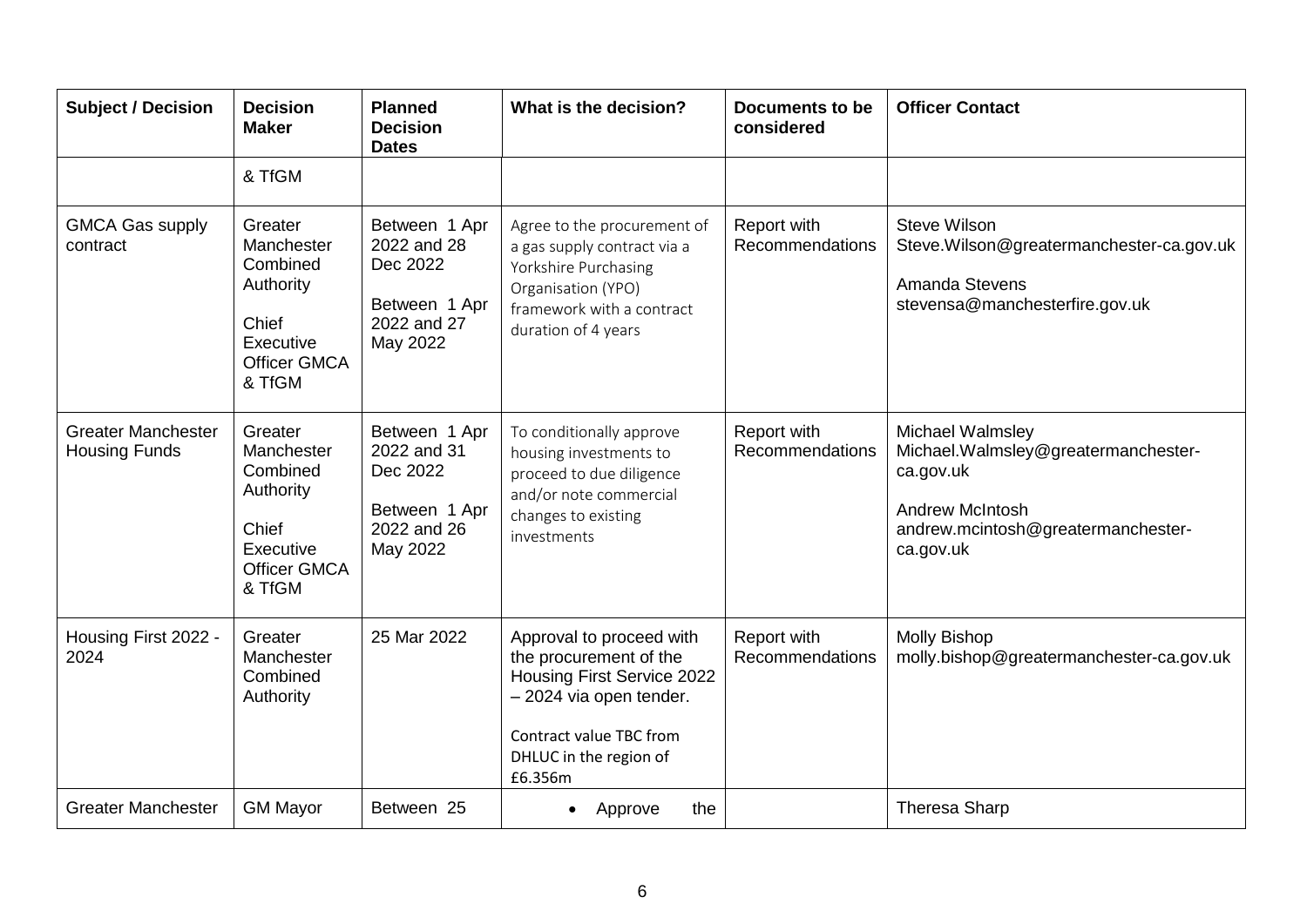| <b>Subject / Decision</b>                          | <b>Decision</b><br><b>Maker</b> | <b>Planned</b><br><b>Decision</b><br><b>Dates</b> | What is the decision? | <b>Documents to be</b><br>considered | <b>Officer Contact</b>        |
|----------------------------------------------------|---------------------------------|---------------------------------------------------|-----------------------|--------------------------------------|-------------------------------|
| <b>Devolved Adult</b>                              |                                 | Mar 2022 and                                      | proposed              |                                      | theresa.sharp@tameside.gov.uk |
| <b>Education Budget</b><br>(AEB) 2022/2023         |                                 | 29 Apr 2022                                       | 2022/2023             |                                      |                               |
| Academic Year and                                  |                                 |                                                   | indicative            |                                      |                               |
| <b>National Skills Fund</b><br>Level 3 Adult Offer |                                 |                                                   | allocations and       |                                      |                               |
|                                                    |                                 |                                                   | subsequent            |                                      |                               |
|                                                    |                                 |                                                   | expenditure for       |                                      |                               |
|                                                    |                                 |                                                   | the GM grant-         |                                      |                               |
|                                                    |                                 |                                                   | funded<br>local       |                                      |                               |
|                                                    |                                 |                                                   | authorities and       |                                      |                               |
|                                                    |                                 |                                                   | to<br>grant           |                                      |                               |
|                                                    |                                 |                                                   | delegated             |                                      |                               |
|                                                    |                                 |                                                   | authority to the      |                                      |                               |
|                                                    |                                 |                                                   | <b>GMCA</b>           |                                      |                               |
|                                                    |                                 |                                                   | Treasurer<br>to       |                                      |                               |
|                                                    |                                 |                                                   | approve<br>any        |                                      |                               |
|                                                    |                                 |                                                   | minor changes         |                                      |                               |
|                                                    |                                 |                                                   | that arise in the     |                                      |                               |
|                                                    |                                 |                                                   | of<br>course          |                                      |                               |
|                                                    |                                 |                                                   | discussions           |                                      |                               |
|                                                    |                                 |                                                   | between each          |                                      |                               |
|                                                    |                                 |                                                   | local authority       |                                      |                               |
|                                                    |                                 |                                                   | and GMCA, as          |                                      |                               |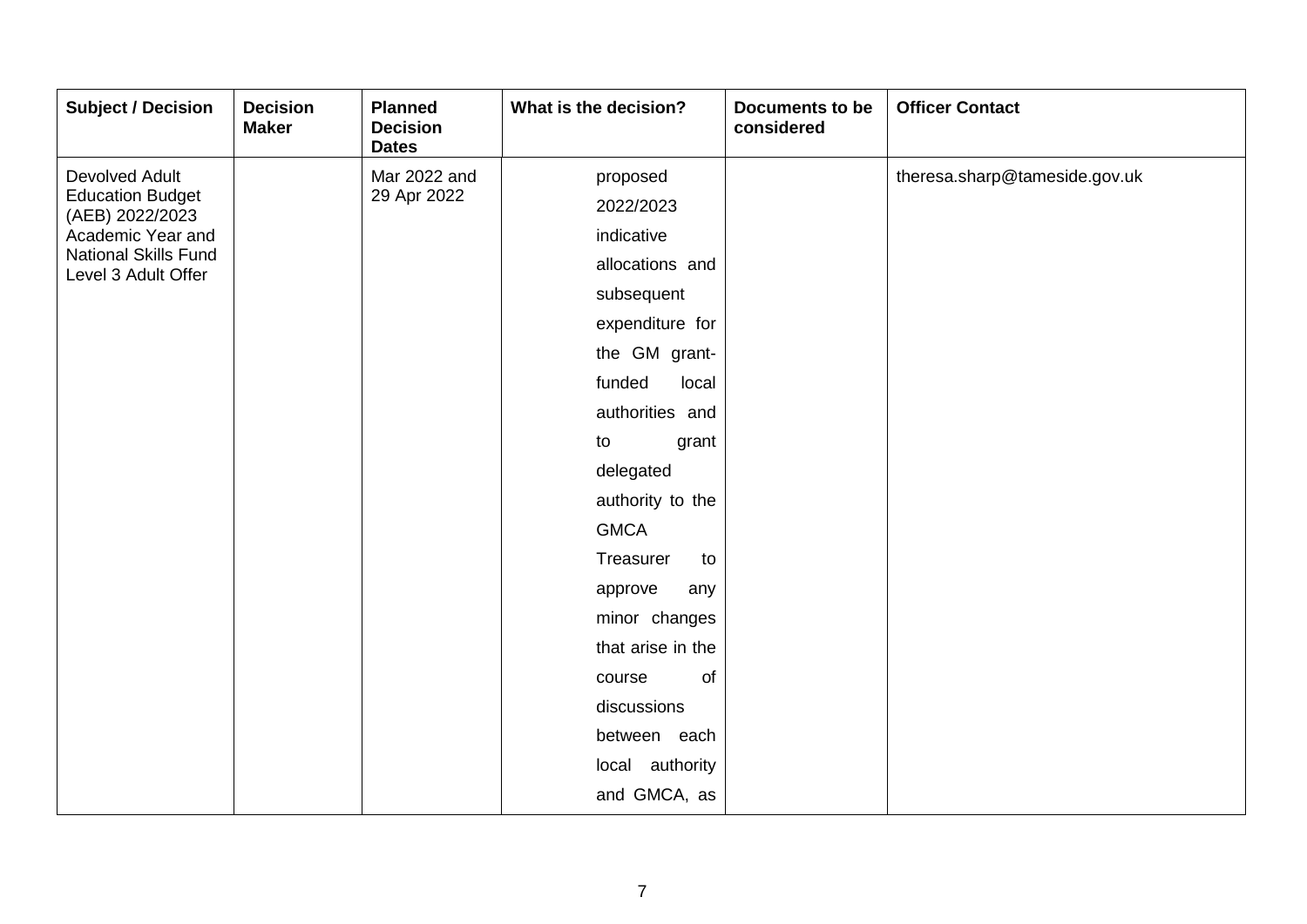| <b>Subject / Decision</b> | <b>Decision</b><br><b>Maker</b> | <b>Planned</b><br><b>Decision</b><br><b>Dates</b> | What is the decision?       | Documents to be<br>considered | <b>Officer Contact</b> |
|---------------------------|---------------------------------|---------------------------------------------------|-----------------------------|-------------------------------|------------------------|
|                           |                                 |                                                   | in<br>out<br>set            |                               |                        |
|                           |                                 |                                                   | Section 4 &                 |                               |                        |
|                           |                                 |                                                   | Annex 2 of the              |                               |                        |
|                           |                                 |                                                   | report.                     |                               |                        |
|                           |                                 |                                                   |                             |                               |                        |
|                           |                                 |                                                   | the<br>Approve<br>$\bullet$ |                               |                        |
|                           |                                 |                                                   | continued                   |                               |                        |
|                           |                                 |                                                   | £1.5m                       |                               |                        |
|                           |                                 |                                                   | allocation<br>to            |                               |                        |
|                           |                                 |                                                   | Local                       |                               |                        |
|                           |                                 |                                                   | Authorities for             |                               |                        |
|                           |                                 |                                                   | the AEB<br>LA               |                               |                        |
|                           |                                 |                                                   | Grant                       |                               |                        |
|                           |                                 |                                                   | Programme                   |                               |                        |
|                           |                                 |                                                   | supporting                  |                               |                        |
|                           |                                 |                                                   | alleviating                 |                               |                        |
|                           |                                 |                                                   | barriers to adult           |                               |                        |
|                           |                                 |                                                   | education,                  |                               |                        |
|                           |                                 |                                                   | improving                   |                               |                        |
|                           |                                 |                                                   | digital inclusion           |                               |                        |
|                           |                                 |                                                   | through skills,             |                               |                        |
|                           |                                 |                                                   | continue<br>and             |                               |                        |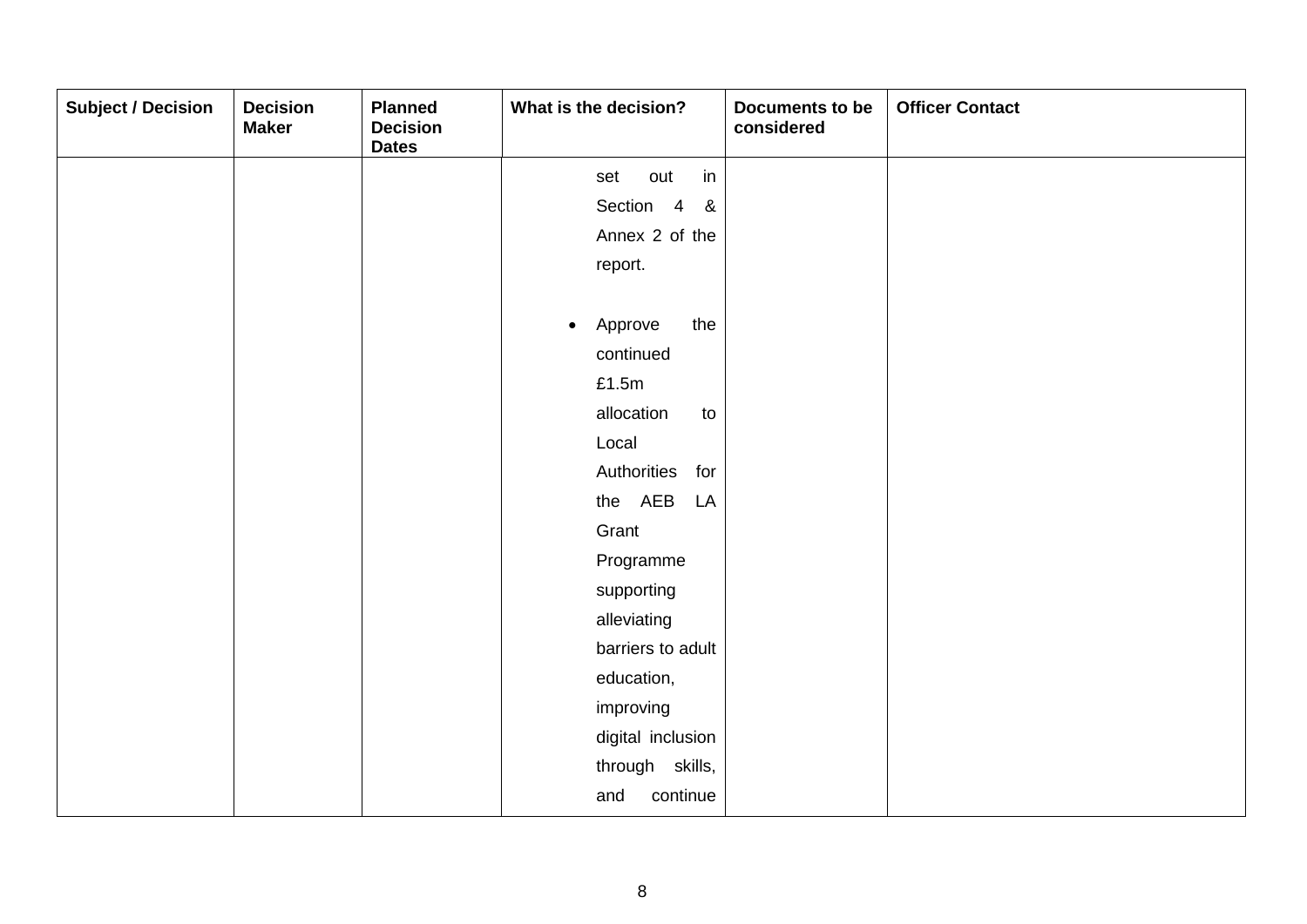| <b>Subject / Decision</b>                                                                                                   | <b>Decision</b><br><b>Maker</b>                                                                       | <b>Planned</b><br><b>Decision</b><br><b>Dates</b>                                     | What is the decision?                                                                                                                                                   | Documents to be<br>considered  | <b>Officer Contact</b>                                                |
|-----------------------------------------------------------------------------------------------------------------------------|-------------------------------------------------------------------------------------------------------|---------------------------------------------------------------------------------------|-------------------------------------------------------------------------------------------------------------------------------------------------------------------------|--------------------------------|-----------------------------------------------------------------------|
|                                                                                                                             |                                                                                                       |                                                                                       | the support of<br>the GM ESOL<br>Advice Service<br>for 2022/2023,<br>as set out in<br>Section 5.                                                                        |                                |                                                                       |
| Agreement to using<br>further Greater<br><b>Manchester Housing</b><br><b>Investment Loan</b><br>Fund surpluses              | Chief<br>Executive<br><b>Officer GMCA</b><br>& TfGM<br>Greater<br>Manchester<br>Combined<br>Authority | Between 25<br>Mar 2022 and<br>27 May 2022<br>Between 1 Apr<br>2022 and 31<br>May 2022 | To agree the further use of<br><b>Greater Manchester</b><br>Housing Investment Loan<br>Fund (GMHILF) surpluses<br>to support the delivery of<br>the GM Housing Strategy | Report with<br>Recommendations | Michael Walmsley<br>Michael. Walmsley@greatermanchester-<br>ca.gov.uk |
| Submission of and<br>award of the<br>'Further' Brownfield<br><b>Housing Fund</b><br><b>Allocation Tranche</b><br>to Schemes | Chief<br>Executive<br><b>Officer GMCA</b><br>& TfGM<br>Greater<br>Manchester<br>Combined<br>Authority | Between 25<br>Mar 2022 and<br>26 May 2022<br>Between 1 Apr<br>2022 and 30<br>Sep 2022 | To confirm submission to<br><b>DLUHC</b> for Further<br><b>Brownfield Housing Fund</b><br>confirm the schemes and<br>award grant funding received<br>from DLUHC.        | Report with<br>Recommendations | Neil Waddington<br>neil.waddington@greatermanchester-<br>ca.gov.uk    |
| <b>Land Acquisition</b>                                                                                                     | Chief<br>Executive<br><b>Officer GMCA</b>                                                             | Between 25<br>Mar 2022 and<br>26 May 2022                                             | Approval to acquire a site<br>and the cost of acquisition be<br>included into the Capital                                                                               | report with<br>recommendations | Amanda Stevens<br>stevensa@manchesterfire.gov.uk                      |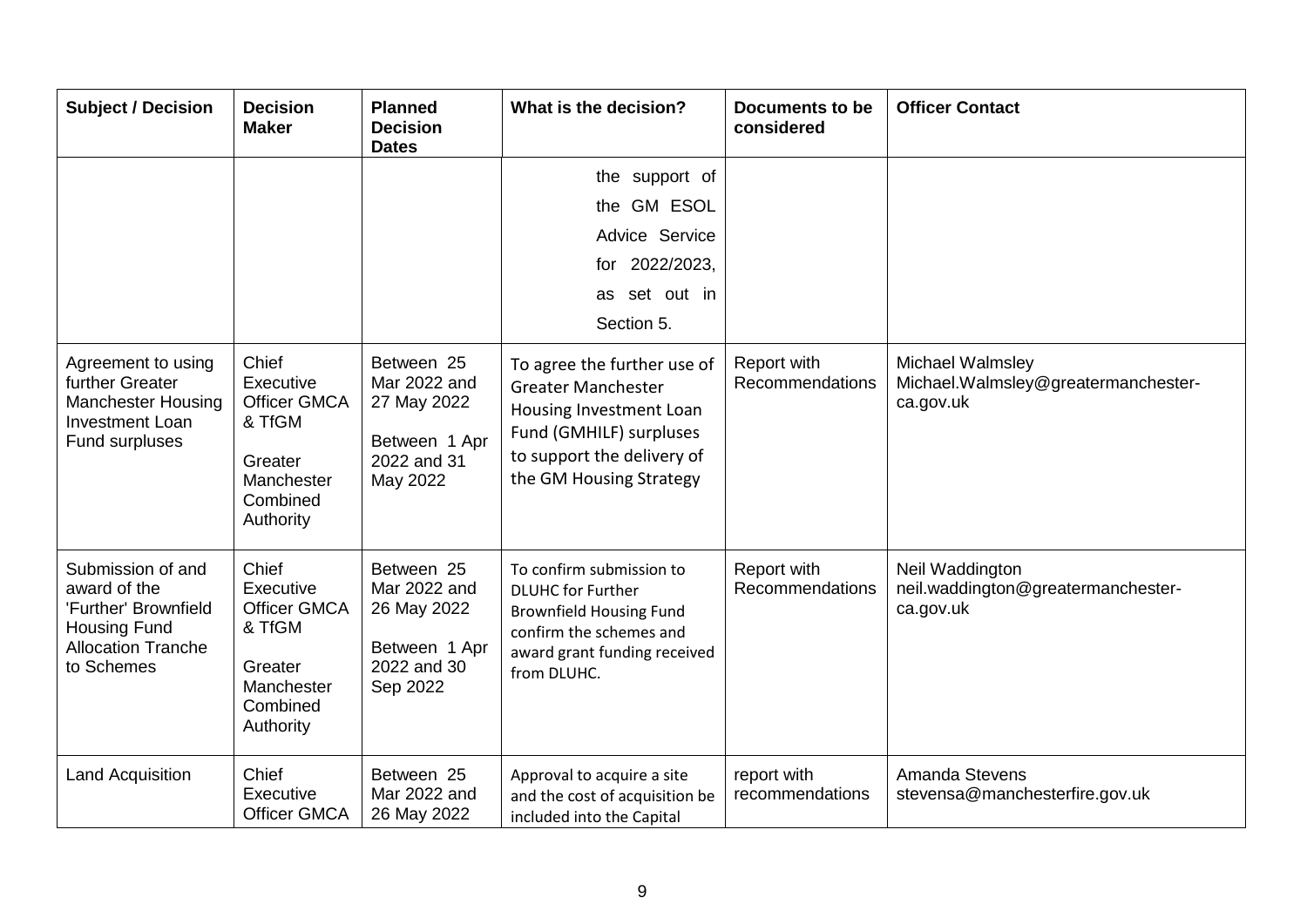| <b>Subject / Decision</b>                                     | <b>Decision</b><br><b>Maker</b>                                                                       | <b>Planned</b><br><b>Decision</b><br><b>Dates</b>                                     | What is the decision?                                                                                                                                                                                   | <b>Documents to be</b><br>considered | <b>Officer Contact</b>                                                                                     |
|---------------------------------------------------------------|-------------------------------------------------------------------------------------------------------|---------------------------------------------------------------------------------------|---------------------------------------------------------------------------------------------------------------------------------------------------------------------------------------------------------|--------------------------------------|------------------------------------------------------------------------------------------------------------|
|                                                               | & TfGM<br>Greater<br>Manchester<br>Combined<br>Authority                                              | Between 1 Apr<br>2022 and 31<br>Dec 2022                                              | Programme                                                                                                                                                                                               |                                      | Steve Warrener steve.warrener@tfgm.com                                                                     |
| <b>Greater Manchester</b><br><b>Property Funds</b>            | Chief<br>Executive<br><b>Officer GMCA</b><br>& TfGM<br>Greater<br>Manchester<br>Combined<br>Authority | Between 25<br>Mar 2022 and<br>27 May 2022<br>Between 1 Apr<br>2022 and 28<br>Dec 2022 | To conditionally approve<br>property investments to<br>proceed to due diligence<br>and/or note commercial<br>changes to existing<br>investments.                                                        | Report with<br>Recommendations       | Michael Walmsley<br>Michael.Walmsley@greatermanchester-<br>ca.gov.uk                                       |
| <b>Greater Manchester</b><br><b>Business Funds</b>            | Chief<br>Executive<br><b>Officer GMCA</b><br>& TfGM<br>Greater<br>Manchester<br>Combined<br>Authority | Between 25<br>Mar 2022 and<br>26 May 2022<br>Between 1 Apr<br>2022 and 28<br>Dec 2022 | To conditionally approve<br>business investments to<br>proceed to due diligence<br>and/or note commercial<br>changes to existing<br>investments, including where<br>relevant negotiated<br>settlements. | Report with<br>Recommendations       | Tom Kirk tomkirk@franciskirk.com<br>Kirsteen Armitage<br>kirsteen.armitage@greatermanchestre-<br>ca.gov.uk |
| <b>Zero Emissions Bus</b><br><b>Regional Areas</b><br>(ZEBRA) | Chief<br>Executive<br><b>Officer GMCA</b><br>& TfGM                                                   | Between 25<br>Mar 2022 and<br>30 Sep 2022                                             | To approve final<br>delegations.                                                                                                                                                                        |                                      | Simon Warburton<br>simon.warburton@tfgm.com                                                                |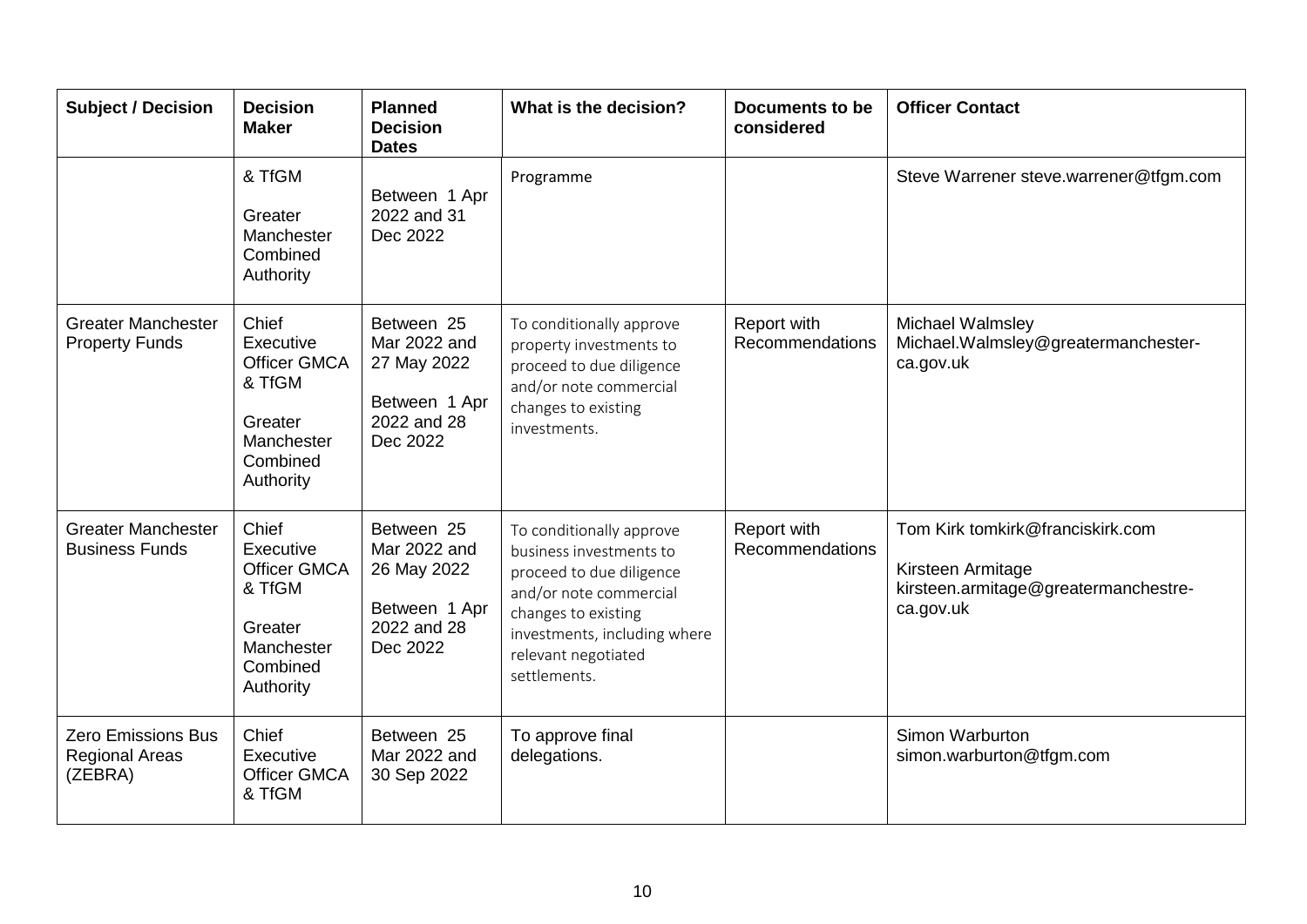| <b>Subject / Decision</b>                                                         | <b>Decision</b><br><b>Maker</b>                                                                                             | <b>Planned</b><br><b>Decision</b><br><b>Dates</b>                                     | What is the decision?                                                                                                                                                                                                      | Documents to be<br>considered   | <b>Officer Contact</b>                                                |
|-----------------------------------------------------------------------------------|-----------------------------------------------------------------------------------------------------------------------------|---------------------------------------------------------------------------------------|----------------------------------------------------------------------------------------------------------------------------------------------------------------------------------------------------------------------------|---------------------------------|-----------------------------------------------------------------------|
| Large Scale Foam<br><b>Making Equipment</b><br>(Firefighting)                     | Treasurer<br><b>GMCA</b>                                                                                                    | Between 1 Mar<br>2022 and 28<br>Dec 2022                                              | Approval to award<br>successful bidders a place<br>on a Framework for use by<br>North West FRS's which<br>will also be available for<br>National FRS's to utilise.                                                         | <b>Contract Award</b><br>Report | Leon Parkes<br>parkesl@manchesterfire.gov.uk                          |
| <b>Brownfield Housing</b><br>Fund - £27m<br>Prioritization of<br>schemes Criteria | Greater<br>Manchester<br>Combined<br>Authority<br>Audit<br>Committee<br>Chief<br>Executive<br><b>Officer GMCA</b><br>& TfGM | Between 1 Mar<br>2022 and 31<br>May 2022<br>Between 25<br>Mar 2022 and<br>26 May 2022 | To agree the prioritisation<br>criteria for new schemes<br>associated with the<br><b>Brownfield Housing Fund</b><br>additional allocation of<br>E27m                                                                       | Report with<br>Recommendation   | Neil Waddington<br>neil.waddington@greatermanchester-<br>ca.gov.uk    |
| <b>RetrofitGM Delivery</b><br>vehicle for<br>domestic/SME<br>buildings retrofit   | Greater<br>Manchester<br>Combined<br>Authority                                                                              | 28 Jan 2022                                                                           | The approval to proceed<br>with the procurement of<br>the retrofitGM Delivery<br>vehicle via an<br>established NW based<br>dynamic purchasing<br>Framework<br>The contract value<br>subject to the decision is<br>£200,000 | Report with<br>Recommendations  | <b>Mark Atherton</b><br>mark.atherton@greatermanchester-<br>ca.gov.uk |